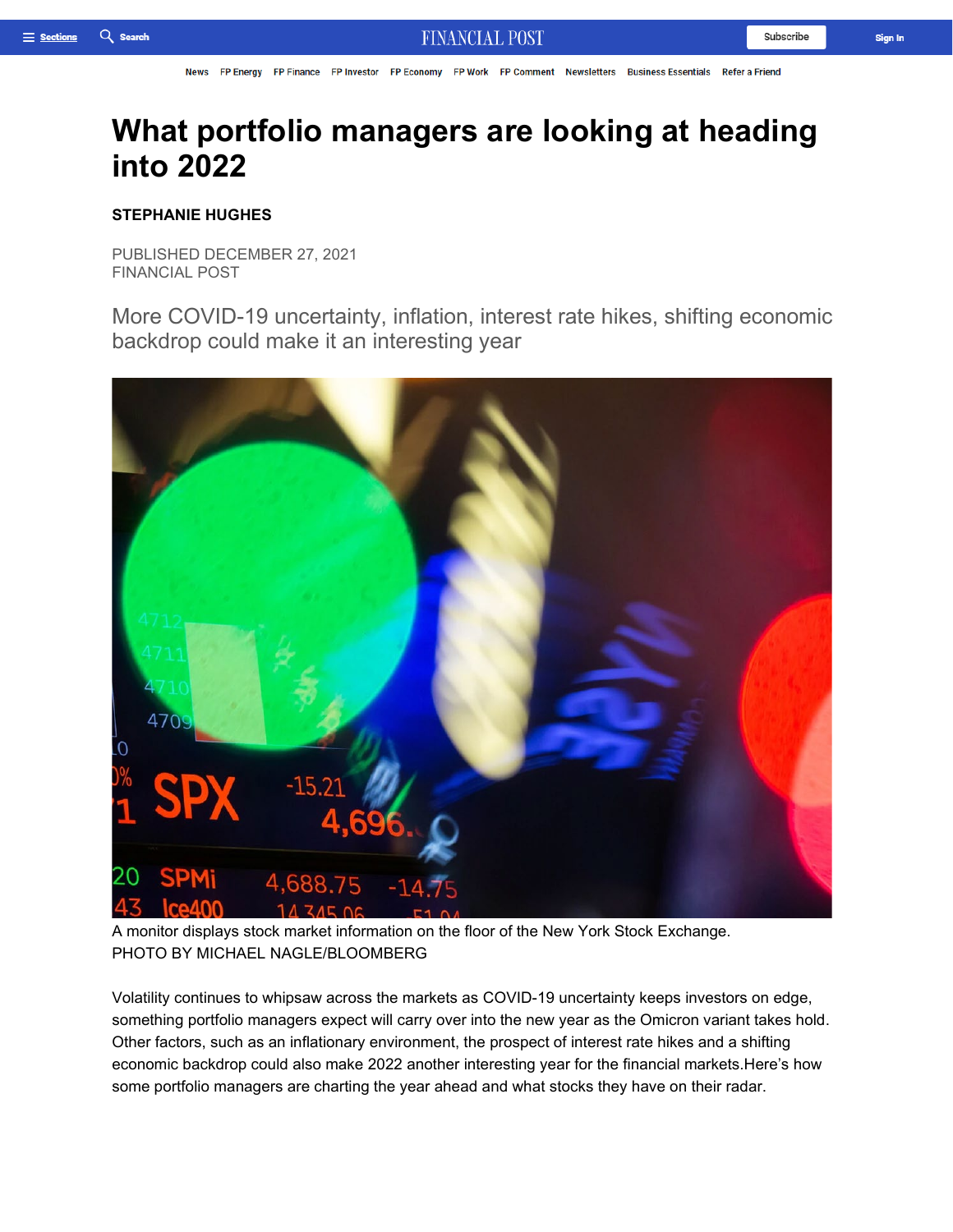News FP Energy FP Finance FP Investor FP Economy FP Work FP Comment Newsletters Business Essentials Refer a Friend

#### **WHAT TO WATCH**

David MacNicol, president and portfolio manager at MacNicol & Associates Asset Management Inc., has been eyeing the precious metals sector and names such as Barrick Gold Corp. as big players heading into 2022.

"When COVID-19 … was hitting our shores and the market was haywire, precious metals held in quite nicely after the first lift and we had some fantastic results at the end of 2020," he said, adding some of the money that would have gone to precious metals flocked to cryptocurrencies amid its rally in 2021.

"But I see that pendulum swinging back again, for people who realize that inflation is real … and I think it's here for a while yet, and so people will be looking for hard assets and the hardest of all assets is gold. I beat that drum again."



David MacNicol is looking to gold in 2022. PHOTO BY DAVID GRAY/AFP VIA GETTY IMAGES

Christine Poole, chief executive and managing director at GlobeInvest Capital Management Inc., said her firm remains constructive on equities, eyeing sectors such as therapeutics and Canadian banks, as well as names like snack food company Mondelez International Inc. and elevator engineer Otis Worldwide Corp.

"(Mondelez is) a global leader there, they've got nine global brands, and there tends to be less privatelabel competition," she said. "They did well (in 2021) and the company is actually investing in marketing and product innovation to maintain and increase the market share that they gained, and they're actually broadening their offerings."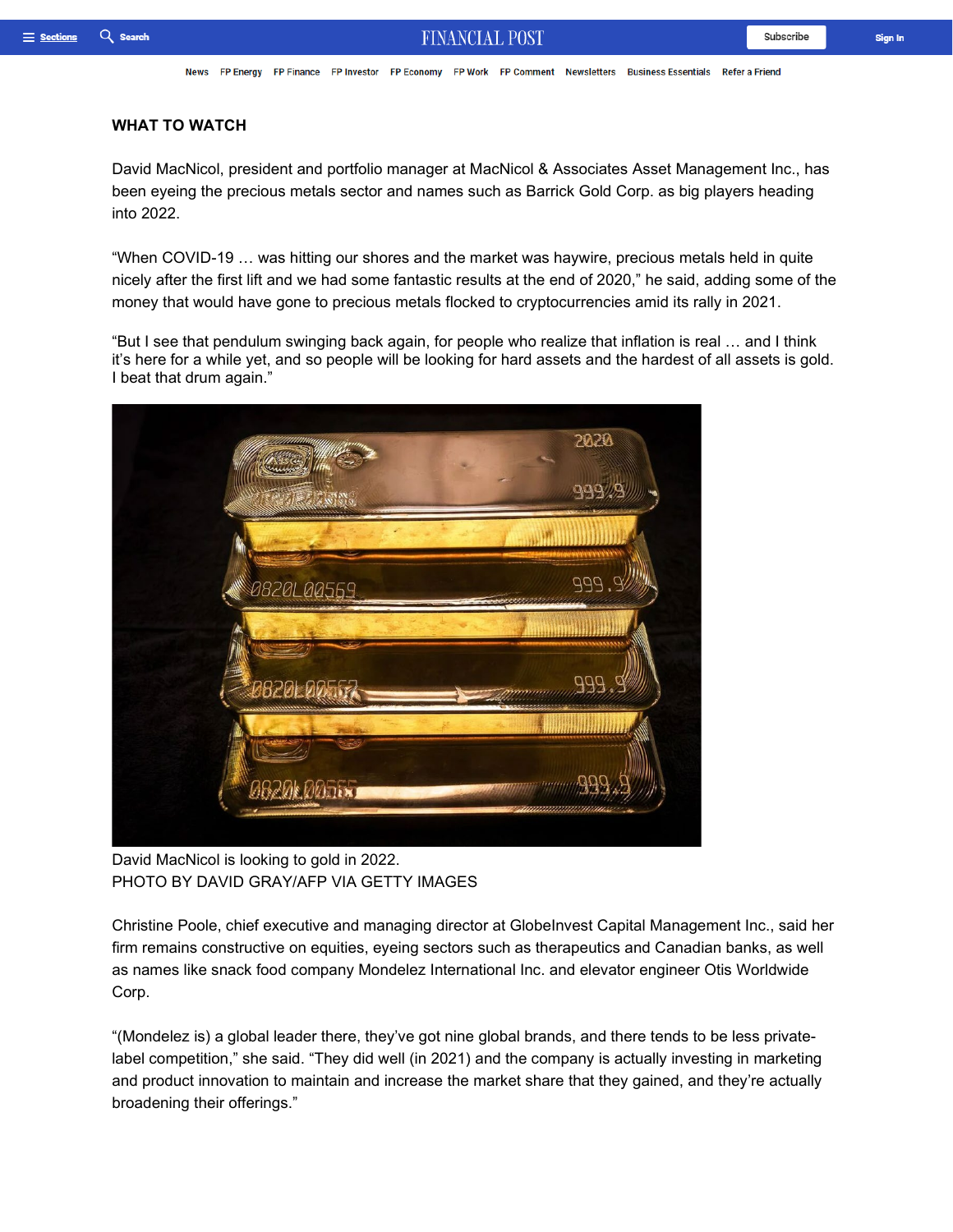Sign In

Poole added she sees a big play for Otis Worldwide since elevator servicing is part of their business model and it will be tending to aging buildings and modernizing elevators over the next few years.

She also expects the interest rate hikes on the horizon to benefit the banks, which will likely boost dividends over the next few earnings seasons.



Mondelez International Inc. Nabisco Chips Ahoy brand cookies PHOTO BY DANIEL ACKER/BLOOMBERG FILES

Paul Shelestowsky, a senior wealth adviser at Meridian Credit Union, said he expects the markets to perform differently next year and that some of the winners of the past year may not continue their winning streak in an inflationary environment.

"The sectors that tend to do the best during inflation are the energy sectors … materials, utilities, things that have real assets behind them," he said. "Also, global real estate investment trusts (REITs) will probably be a good place to be."

Jennifer Radman, head of investing and senior portfolio manager at Caldwell Investment Management Ltd., said construction names such as Martin Marietta Inc. and Tricon Residential Inc. will be supported by infrastructure projects and the strength of the housing market. Real estate's rally could also fuel Watsco Inc. and other heating and air conditioning companies.

"On the infrastructure side, you're seeing a lot of spending and then also (they're) tied to continued strength in housing, so something like a Martin Marietta that supplies heavy building materials … if you're building a community, we have to put the roads, everything that goes into supporting that community, there's a lot of money behind that," she said.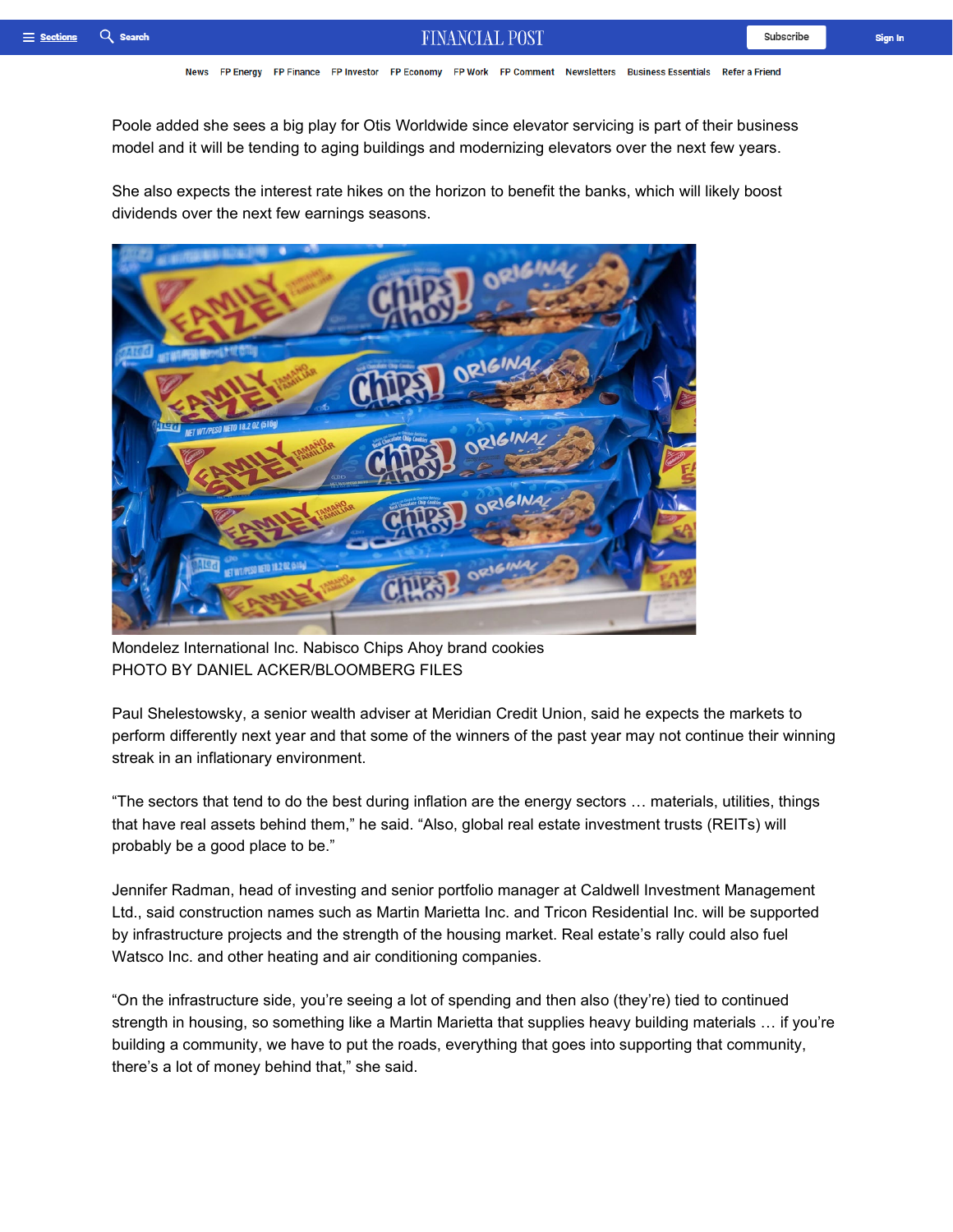News FP Energy FP Finance FP Investor FP Economy FP Work FP Comment Newsletters Business Essentials Refer a Friend

#### **WHAT TO BE WARY OF**

MacNicol points to bonds, some of the electric-vehicle names that lack revenue, and stay-at-home companies such as Zoom Video Communications Inc. and Peloton Interactive Inc. as investments that have little runway left in the new year, as well as residential real estate in markets like Toronto and Haliburton cottage country in Ontario, among others.

"Typical bond portfolios … they've already had a wake-up call in 2021," he said. "That's going to continue to wake up as rates continue to move higher, and so traditional bond investors are going to have to do something different."

MacNicol added "certain parts of the stock market are crazy, like electric vehicles with little or no revenue," such as Rivian Automotive Inc., which is partially owned by Ford Motor Co., and Tesla Inc.

"The market cap is a little bit out there, but (Rivian) has no sales," he said. "So it's got a lot of catching up to do."

Shelestowsky also sees bonds as a struggling area next year, as well as discretionary retail names.



Peloton Interactive Inc. stationary bicycles sit on display at the company's showroom on Madison Avenue in New York. PHOTO BY JEENAH MOON/BLOOMBERG